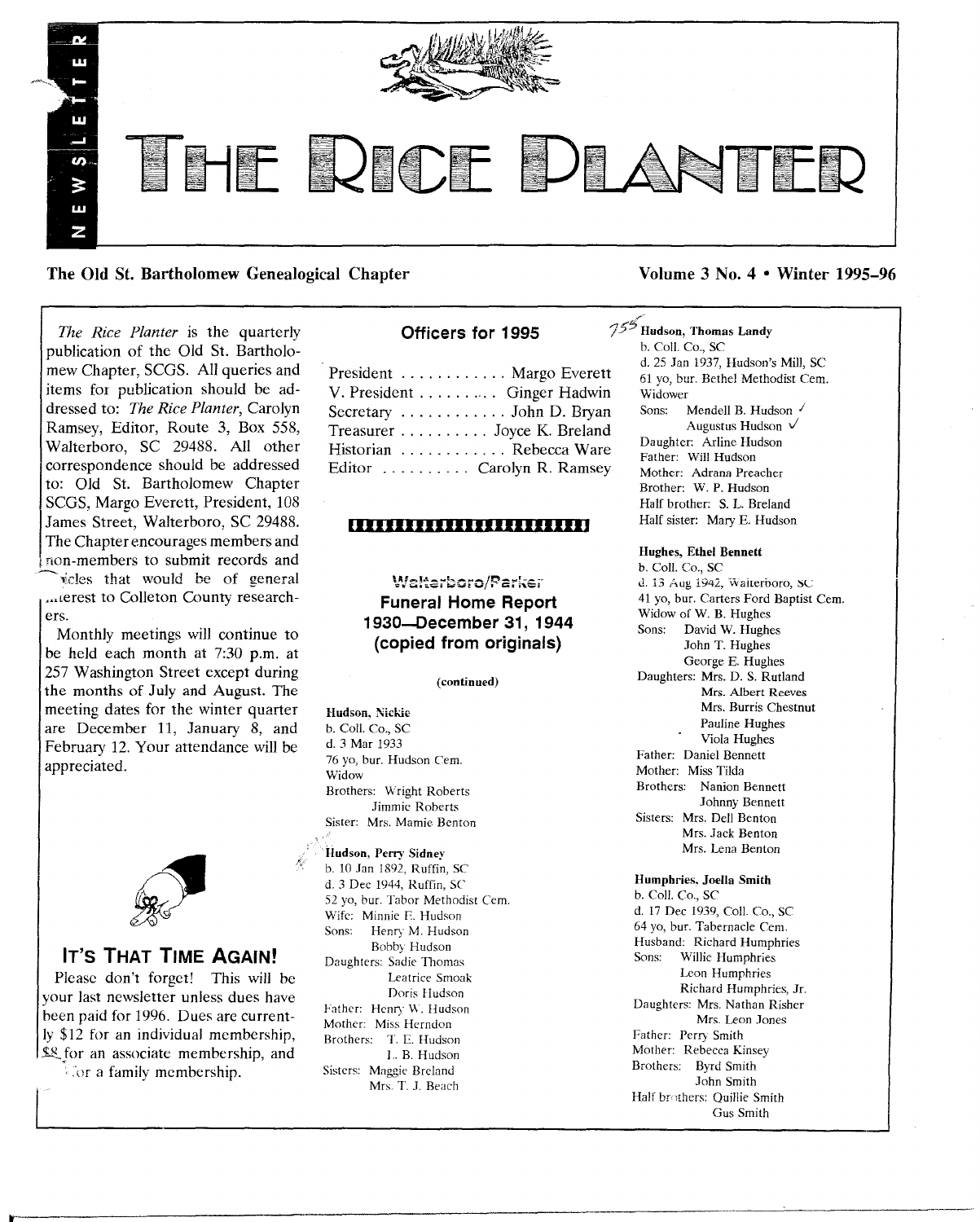Sisters: Mrs. Joe Benton Mrs. Eugene Dempsey Mrs. Harry Strickland

# Hunt, Mrs. L. R. Padgett

b. Call. Co., SC d. 29 Mar 1932, Call. Co., SC 30 yo, bur. Little Swamp Cem. Husband: L. R. Hunt Children: 4 small Father: F. Padgett Mother: Georgia Nettie Lyons

Hutson, Susan Elizabeth Platt b. Charleston Co., SC d. 24 Jan 1942, ColI. Co., SC 71 yo, bur. Stono Baptist Cem. Widow of P. J. Hutson Son: W. D. Hutson Daughters: Mrs. C. O. Hoff Mrs. G. H. Postelle Mrs. S. M. Lyons Mrs. L. T. Reynolds Mrs. D. V. Crosby Father: Daniel Platt Mother: Susan Delemar Half brothers: Jim Platt Mike Platt Half sisters: Mrs. J. G. Evans Mrs. Blanche Taylor

#### Hyrne, Elise Ladson Godfrey

b. 18 Sep 1864, Walterboro, SC d. 28 Aug 1935, Call. Co., SC 70 yo, bur. Live Oak Cern. Widow of Bohem Giradeau Hyme Sons: William Godfrey Hyme Bohem Giradeau Hyme, Jr. Daughter: Mrs. John H. Peurifoy Father: William Godfrey Mother: Martha Pressley McCauley

#### Iriel, John Charlie

b. Coil. Col, SC d. 16 Jun 1941, Coll. Co., SC 55 yo, bur. Shiloah Baptist Cem. Wife: Anita Smoak Father: Sam Iriel Mother: Largene Padgett

### Irwin, Ernestine Marvin

b. 21 Dec 1906, ColI. Co., SC d. 14 Oct 1934, Walterboro, SC 27 yo, bur. Stokes Cem. Husband: P. K. Irwin Father: E. A. Marvin Mother: Gertrude Jaycocks

#### Jabbo, Baby Boy

b. 14 Mar 1942, Walterboro, SC d. 14 Mar 1942, Walterboro, SC 1 do, bur. Walterboro, SC Father: Joe Jabbo

Mother: Carolyn Morgan

Jackson, George d. 28 Jan 1936, Walterboro, SC 73 yo, bur. Ruffin, SC Wife: Lennie Jackson

# Jackson, Jamie

b. Johnston, SC d. 5 Nov 1931 28 yo, bur. Pine Hill, Johnston, SC Single Father: Frank Jackson Mother: Lucy Jackson

#### Jackson, John S.

b. Berkeley Co., SC d.8 May 1937, Walterboro, SC 65 yo, bur. Evergreen Christian Cern. Widower Daughters: Mrs. J. L. Davis Mrs. J. J. Wise Mrs. R. B. Taylor Step daughters:Mrs. C. E. Copeland Mrs. Leonor McClary Mrs. R. W. Hasting Mrs. R. A. Wallace Father: J. W. Jackson Mother: Elizah Hood Brothers: Tom Jackson G. W. Jackson Sisters: Mrs. D. Shirrah Mrs. M. C. Donaldson

# Jackson, Rebecca Rhodes

b. ColI. Co., SC d. 31 Mar 1944, Cottageville, SC 64 yo, bur. Fox Cern. Widow of B. E. Jackson Sons: Ray Jackson Robert Jackson Daughters: Mrs. Ervin Bazzle Mary L. Cobb Mrs. O. K. Johnston Mrs. Alex Hoff Father: Bill Rhodes Mother: Mary Half brother: Gary Rhodes Quillie Rhodes Wilbur Rhodes Mike Rhodes Wilson Rhodes Half sisters: Daisy Weeks Alef Rhodes Addie Connor Tweedie Rhodes

# Jacobs. Dave

b. Colleton Co., SC d. 14 Sep 1930, ColI. Co., SC 26 yo, bur. Live Oak Cem. Single Father: Abraham Jacobs

Mother: Mattie Boatwright

James, Bertha Epps b. 21 Oct 1871, Williamsburg Co., SC d. 20 Mar 1937, Walterboro, SC 65 yo, bur. Williamsburg Cern. Husband: Reverend E. Z. James<br>Sons: Reverend J. E. James Reverend J. F. James D. E. James Daughters: Mrs. L. W. West Elizabeth James Father: James Epps Mother: Annie Graham Brothers: O. D. Epps T. J. Epps H. G. Epps L. W. Epps Sisters: Mrs. H. M. Willcox Mrs. D. P. Frierson Mrs. G. T. Pugh Mrs. J. P. Patton

James, Willie b.GA d. 13 Dec 1936, Ashepoo, SC 42 yo, bur. Barnsville, GA Wife: Lizzie James Father: Charlie James Mother: Nettie O'Neal

Jaques, Bessie Dandridge b. Coil. Co., SC d. 25 Nov 1933, Walterboro, SC 56 yo, bur. Jaques Cern. Husband: W. M. Jaques Father: Henry Dandridge Mother: Mary E. Jaques Brother: Thomas P. Dandridge Half brother: K. W. Dandridge<br>Half sisters: Rebecca Rhoad Rebecca Rhoad

Annie Gruber Jacques, Charles Wesley b. 13 Mar 1875, ColI. Co., SC

d. 29 Nov 1942, Charleston, SC 67 yo, bur. Live Oak Cem. Wife: Daisy Edwards Jacques Father: P. M. Jacques Mother: Amelia Jacques Brothers: S. V. Jacques S. A. Jacques Sisters: Barbara Smith Carrie Jacques Maud Jacques Lillian Jacques

#### Jaques, Joseph Saud

b. ColI. Co., SC d. 4 Oct 1936, Edisto River, SC 38 yo, bur. Jaques Cem. Divorced Son: LeRoy Jaques Father: G. W. Jaques, Sr.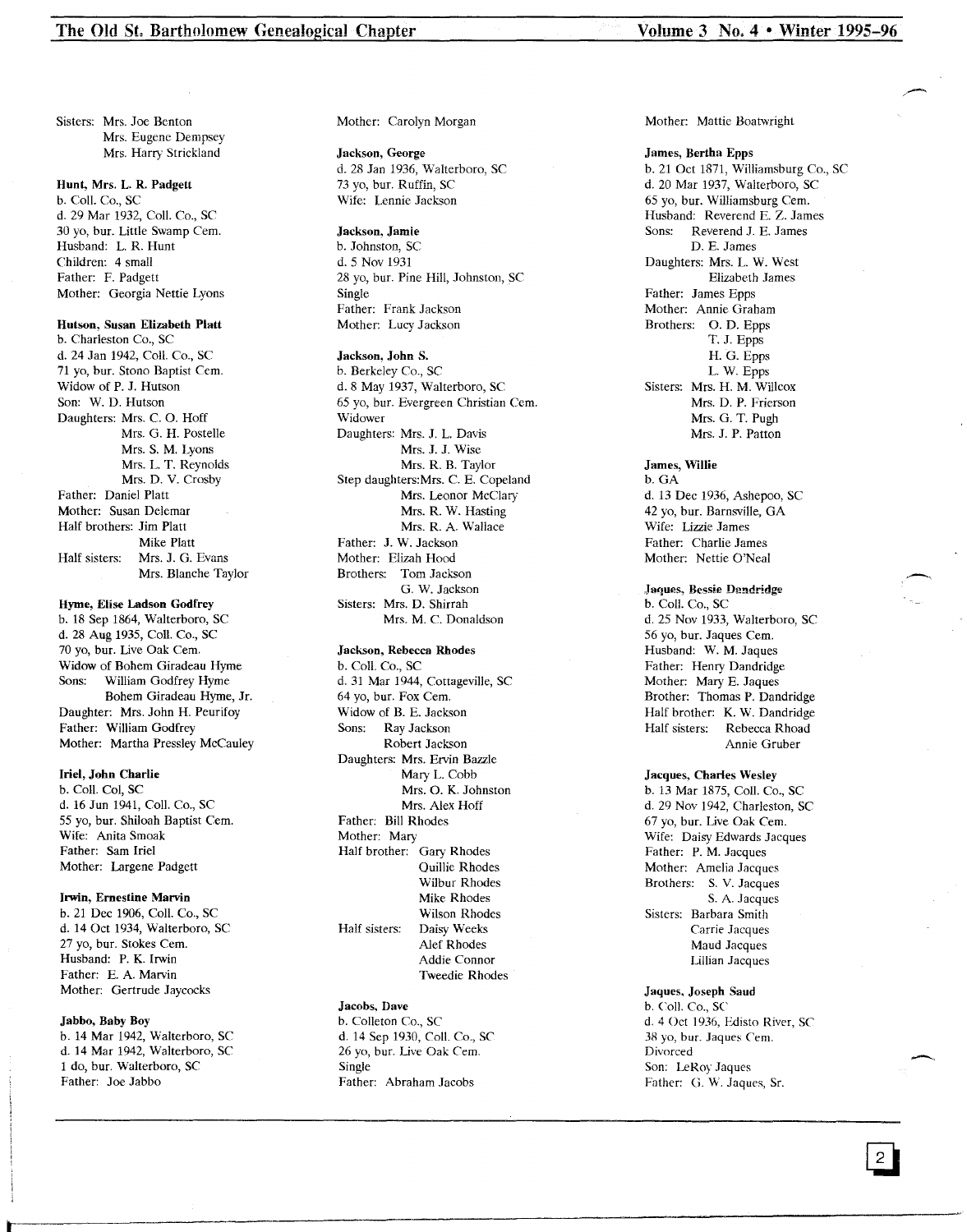rothers: G. W. Jaques Oliver Jaques Sisters: Mrs. O. D. Drake Mrs. T. B. Canady Mrs. C. D. Brownlee Mrs. C. M. Whilden

Jaycocks, William b. 9 Nov 1848, New York, NY d. 20 Nov 1930, Call. Co., SC 82 yo, bur. Hendersonville Cem. Widower Father: Garard Jaycocks Mother: Maize

# Jeffords, William Godfrey, Sr.

b. Charleston, SC d. 17 Apr 1935, Call. Co., SC 68 yo, bur. Live Oak Cern. Widower of Harriett Copes Jeffords Son: W. G. Jefford, Jr. Father: William G. Jeffords Mother: Elizabeth King Brothers: Arthur J. Jeffords Ernest H. Jeffords Sister: Lila Jeffords Thomson Half sister: Vicie Jeffords Tucker

#### Jenkins, Armieline

b. Call. Co., SC  $-40$  Sep 1938, Ruffin, SC yo, bur. Smyly Cem. Husband: Henry Jenkins Father: J. S. Redeshe Mother: Tener Warren

#### Jenkins, Hector Ben

b. Call. Co., SC d. 8 Apr 1939, Claxton, GA 40 yo, bur. Brick Barn Cem. Wife: Charlotte Johnson Jenkins Father: Hector Jenkins Mother: Rivana Ferguson

#### Jenkins, Julia

b. Call. Co., SC d. 13 Sep 1936, Call. Co., SC 18 yo, bur. Neyles Cross Roads Cern. Single Father: Willie Jenkins Mother: Annie Robinson

#### Jenkins, Rebecca

b. ColI. Co., SC d. 7 Jun 1936, Ritter, SC 52 yo, bur. St. Pauls Methodist Cern. Widow Father: Dennis Padgett Mother: Adeline

#### Jenkins, Thomas

·~"orenee Co., SC Apr 1933, Call. Co., SC 65 yo, bur. Live Oak Cern. Wife: Janie Johnston Jenkins Sons: Tom Jenkins, Jr. Willie Jenkins Frederick Jenkins Daughters: Lillie Mae Jenkins Janie Emily Jenkins

# Jenkins, Wilsie Padgett

b. Call. Co., SC d. 13 Apr 1937 20 yo, bur. St. Pauls Cern. Husband: Edmond Jenkins Father: Sam Padgett Mother: Mary Glover

### Jennings, Talmage

d. 23 Sep 1932 21 yo, bur. Varnville, SC Single Father: W. O. Jennings

#### Jewett, Katherine Ramsley

b. England d. 1 Nov 1940, Walterboro, SC 84 yo, bur. North Adams, MA Widow of George T. Jewett Daughters: Mrs. W. J. Murphy Mrs. W. B. Eddy

## Jimmerson, Linburg

b. Call. Co., SC d. 26 Jun 1931, Call. Co., SC 14 mo, bur. Penile Baptist Cem. Father: Bruce Jimmerson Mother: Rosa Lee Risher

### Johns, Alice Ritter

b. Call. Co., SC d. 3 Nov 1937, Walterboro, SC 57 yo, bur. Tabor Methodist Cem. Widow of William L. Johns Sons: Clyde W. Johns Ernest Johns Herman Johns Daughter: Mrs. E. H. Gaza Father: Morton Ritter Mother: Louisa Felder Brother: Jacob Ritter Sisters: Mrs. Richard Crosby Mrs. Lucia Jordon Mary E. Crosby

#### Johns, Bill

d. 5 Feb 1933, Coil. Co., SC 60 yo, bur. Hendersonville Cern. Widower

#### Johns, Herbert

b. Call. Co., SC d. 8 Dee 1935, Walterboro, SC 23 yo, bur. Tabor Methodist Cem. Single Father: W. L. Johns Mother: Alice Ritter Brothers: L. Odell Johns Ernest Johns C. W. Johns

#### Herman Johns Sister: Mrs. Heyward Gazier

#### Johns, Lester O'dell

b. ColI. Co., SC d. 6 Jul 1936, Walterboro, SC 36 yo, bur. Tabor Methodist Cem. Wife: Lena Crosby Son: Lester Johns Daughter: Beaulah Mae Johns Father: William Johns Mother: Alice Ritter Brothers: Clyde Johns Ernest Johns Herman Johns Sister: Ruby Gaza

Johnson, Albert b. Coli. Co., SC d. 8 Mar 1932, Call. Co., SC 41 yo, bur. Islandton, SC Married Son: Riddick Johnson Daughters: Mrs. Eddie Wiggins Nellie Johnson Annie Johnson Hallie Johnson Reaccy Johnson Birdie Ruth Johnson Father: Arthur Johnson Mother: Martha Padgett

#### Johnson, Doris Jannita

b. Marion, SC d. 16 Feb 1942, ColI. Co., SC 17 yo, bur. Evergreen Christian Cern. Single Father: Merritt Johnson Mother: Fannie Ammons Brothers: Theodore Merritt Johnson Kenneth Johnson Carlisle Johnson Bernard Johnson Sisters: Mrs. L. D. Grady, Jr. Irene Johnson Helen Johnson

Johnson, John b. VA d. Jan 1938, Call. Co., SC 51 yo, bur. Brown Cern. Wife: Lydia Brown

#### Johnson, Mrs. Miley

b. Apr 1852, Coll. Co., SC d. 24 Aug 1932, Walterboro, SC 80 yo, bur. Brick Band Cern.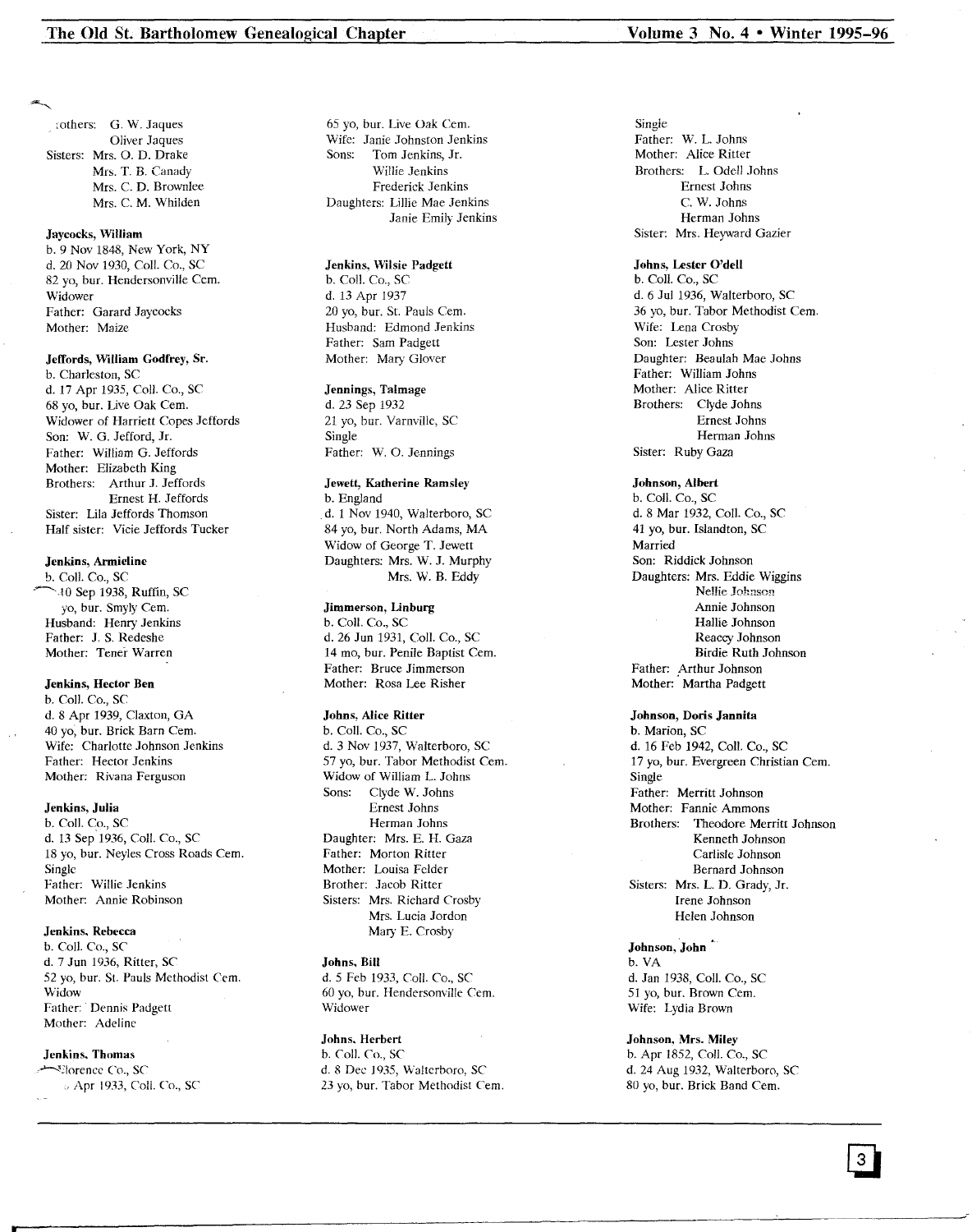.-

Father: Aron Chaplin Mother: Rachel Williams

#### Johnson, Samuel Platt

b. CoIl. Co., SC d. 3 May 1940, Bennetts Point, SC 83 yo, bur. Old Bethel Cem. Widower Son: F. M.Johnson Daughters: Mrs. George Mears Mrs. I. A. Speights Father: Tillman Johnson Mother: Jane Padgett Brothers: Tillman Johnson Frank Johnson L. M. Johnson Sisters: Mary Leffers Jane Goings

# Johnston, Dr. John Blassingame

b. Cobb Co., TX d. 25 Dec 1941, St. George, SC 63 yo, bur. St. George Methodist Cern. Wife: Alma McCoy Johnston Sons: A. M. Johnston J. B. Johnston Dr. A. R. Johnston H. C. Johnston Daughters: Alma Ethel Johnston Mrs. J. O. Merrett Father; P. C. Johnston Mother: Annie Cornielius Smith Brothers: S. L. Johnston Dr. M. B. Johnston Sisters: Mrs. L. A. Reed Mrs. C. C. Cannon

#### Johnston, John Lott

b. 16 Mar 1854, Barnwell Co., SC d. 29 Jul 1936, Hendersonville, SC 82 yo, bur. Elko Cem., Elko, SC Wife: Josephine Alice Cave<br>Sons: J. E. Johnston J. E. Johnston John K. Johnston Daughters: Mrs. Joe W. Langdale Ruth Johnston Father: David Miles Johnston Mother: Elizabeth Lott Brother: Dr. W. B. Johnston

#### Johnston, Josephine Alice Cave

b. Barnwell Co., SC d. 8 Sep 1937, Hendersonville, SC 83 yo, bur. Elko Cern., Elko, SC Widow of J. L. Johnston Sons: Joseph E. Johnston John K. Johnston Daughters: Mrs. Joe W. Langdale Ruth Johnston Father: Mr. Cave Mother: Miss Lott

#### Johnston, Smith Legare b. Pittsburg, TX d. 8 Dec 1942, St. George, SC 69 yo, bur. St. George Cern. Wife: Julia Hard Johnston Daughters: Mrs. Farris Gibson Julia H. Johnston Sadie Alef Johnston Father: P. C. Johnston Mother; Annie C. Smith Brother: Dr. M. B. Johnston Sisters: Mrs. Leon A. Reed Mrs. C. C. Cannon

### Jones, Alethia Blocker

b. 1871, Call. Co., SC d. 8 Oct 1938, Walterboro, SC 67 yo, bur. Black Creek Baptist Cern. Husband: Isaac Gregory Jones Sons; Bryson Jones Willis Jones Daughters: Mrs. L. R. Smith Mrs. Lloyd Robertson Mrs. H. Willis Crosby Mrs. Frank O'Day Father: Whitfield C. Blocker Mother: Susan M. Patterson Brothers: George Blocker Leonida G. Blocker Walter Curtis Blocker G. P. Blocker Sisters: Mrs. H. A. Mixson Mrs. Dan Mixson Maude Blocker Sula Proveaux

#### Jones, Audrie Lee

b. ColI. Co., SC d. 7 Dec 1941, Walterboro, SC 18 yo, bur. Pine Grove Baptist Cem. Single Father: J. M. Jones Mother; Elsie K. Hudson Brothers: Clements Jones Vernon Jones Carroll Jones Sisters: Norma Jones Virgie Jones Miriam Jones

#### Jones, Baby Boy b. 6 Aug 1931, Walterboro, SC d. 6 Aug 1931, Walterboro, SC 1 do, bur. Ebenezer Methodist Cern. Father: C. H. Jones Mother: Alice McTeer

 $739$ Jones, Calelp Godley b. Call. Co., SC d. 2 Dec 1936, Coll. Co., SC 5 I yo, bur. Adnah Methodist Cern. Wife; Alma Godley Jones Sons: G. L. Jones

Guy Jones Cecil Jones Samuel Jones Kenneth Jones Daughters: Mrs. Jim Godley  $3078$ Mrs. Wilbur DuBois Hattie Jones Father: Robert Jones Mother; Susan Godley Brothers: Ben Jones Nellie Jones Nathan Jones Sisters: Ida Hiott Lizzie Jones

#### Jones, Camel Dwight

b. 24 Sep 1935, ColI. Co., SC d. 21 Aug 1944, Walterboro, SC 8 yo, bur. Evergreen Christian Cem. Father; Fairey Jones Mother: Eva Inez Drawdy Brother; Lanier Jones

#### Jones, Edward Mood

b. 31 Aug 1861, Coli. Co., SC d. 26 Aug 1939, Call. Co., SC 77 yo, bur. Live Oak Cem. Widower of Virginia Howell Barnes Jones Sons; A. J. Jones II. C. Jones E. M. Jones, Jr. Daughters: Mrs. Sam M. Riddle Mrs. Ben Miller Father: Asbury Morgan Jones Mother: Emmaline Dorothy Mood Brothers; A. M. Jones A. P. Jones

#### Jones, Effie b. ColI. Co., SC d. 25 Dec 1939, Call. Co., SC 45 yo, bur. Smoaks Cem. Single Father: Adam Jones Mother: Venice Smiley Brothers; Ruffie Jones Peter Jones Ben Jones Adam Jones

Jay Jones Sisters: Henrietta Jones Mary Ancrum Maggie Boles

#### Jones, Henrietta

b. Call. Co., SC d. 10 Mar 1938, ColI. Co., SC 75 yo, bur. Live Oak Cem. Husband: Johnny Jones Father: Peter Frampton Mother: Nellie Frampton

(to be continued in next issue)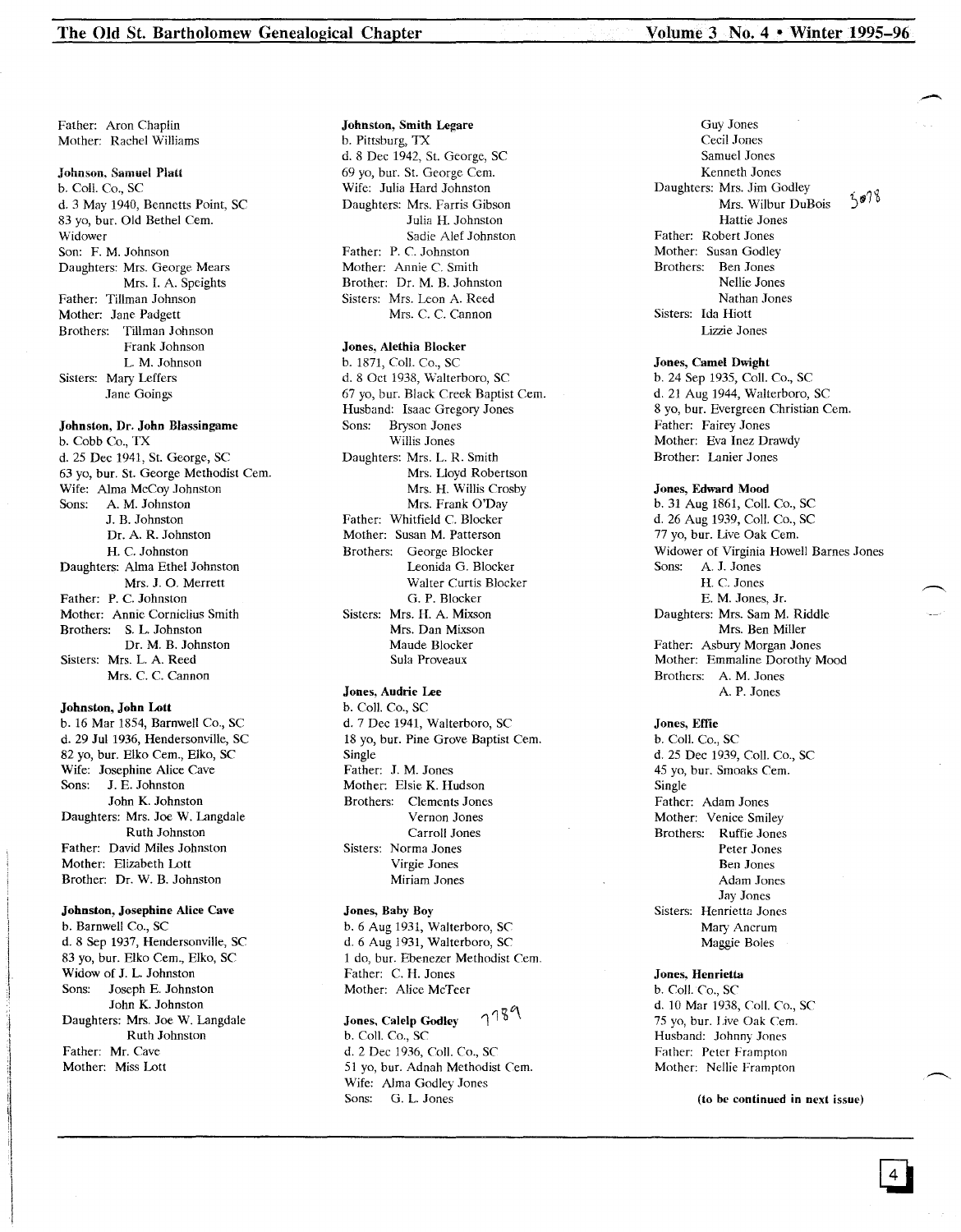# **1995 MEMBERS AND SURNAMES LIST DECEMBER, 1995**

*B. F. Ackerman, Jr.,* Route 1, Box 1070 Red Oak Road, Cottageville, SC 29435 Researching: ACKERMAN, ADAMS, BUTLER, DANDRIDGE, DREW, HACKER, KOGER, MUCKENFUSS, PIERCE, SIRES, and TASH in SC

*Margaret* C. *Ammons,* 2273 South Waccamaw Drive, Garden City Beach, SC 29576 Researching: ALLEN, BARFIELD, BARKER, BARNES, BOWERS, BRANT, CALHOUN, CONE, COPE, DORTCH, ELLIS, FENNELL, HARVEY, LOADHOLT, MATTHIS, PATTERSON, STOKES, and WILLIAMS in Barnwell and Colleton Counties, SC

*Mary Anderson,* 33352 Sea Bright Drive, Dana Point, GA 92629 Researching: INGLIS in SC

*Judy* C. *Ballard,* 125 Wade Hampton Avenue, Walterboro, SC 29488-9261 Researching: CHANDLER in GA and SC, AIKEN, EARLE, REECE in NC and SC, BOLT, BYERS, DAY, GALLOWAY, GRIFFIN, HENDRICKS, HINES, SWAYNGHAM, and TROTTER in SC

*Diane Bazzle,* 124 Still Street, Walterboro, SC 29488

*John N. Beard, Jr.,* 101 Tamassee Drive, Clemson, SC 29631-1840 Researching: BEARD (BAIRD), BOSWOOD, HOLMON, JOULEE, and WELLS in SC

Margit S. Benton, 38 Bailey Drive, Charleston, SC 29405-7612

*Nancy P. Bergmark,* P. O. Box 1354, Walterboro, SC 29488

John W. and Joyce K. Breland, Route 7, Box 31, Walterboro, SC 29488 Researching: BENTON, BISHOP, BRELAND, BUCHANNAN, CROSBY, KINARD, MCKINNEY, POLK, SHUMPERT, and VARN in SC

*Walter L. Broxson,* 19064 32nd Avenue South, Seattle, WA 98188 Researching: BROXSON, COOK, STAFFORD, STEELE in AL, BARROW, BROXSON, CAULEY, CAULLEY, COOK, MCCLENDON, STEELE in FL, CONE, HART, HELMS, SENTERFITT, STAFFORD in GA, BROXSON in MD, CONE in NC, BROXSON, CHOVIN, COOK, DANLEY, HELMS, PITTMAN, STEELE in SC, BARROW in VA, and VARN in Germany

*John D. Bryan,* Route 4, Box 420, Walterboro, SC 29488

*James M. Burress,* 166 River Run Road, Middletown, RI02842 Researching: CROSBY, GRANT, HIOTT, SAVAGE, SEIGLER STANFIELD, TANT, and WILSON in Colleton County, SC

*Mr. and Mrs. John N. Couch,* 114 Salisbury Drive, Summerville, SC 29483

*Susan J. Cox,* Route 2, Box 534, Walterboro, SC 29488 Researching: LYLES, PARKER, REESE, SKINNER, STRICKLAND, WALDEN, WALKER in GA, CROSBY, O'QUINN, STRICKLAND, TROWELL, and VARNADOE in Colleton County, SC

*Dr. Joseph F. Crosby,* 612-A South Congress Boulevard, Smithville, TN 37166 Researching: CROSBY in Colleton County, SC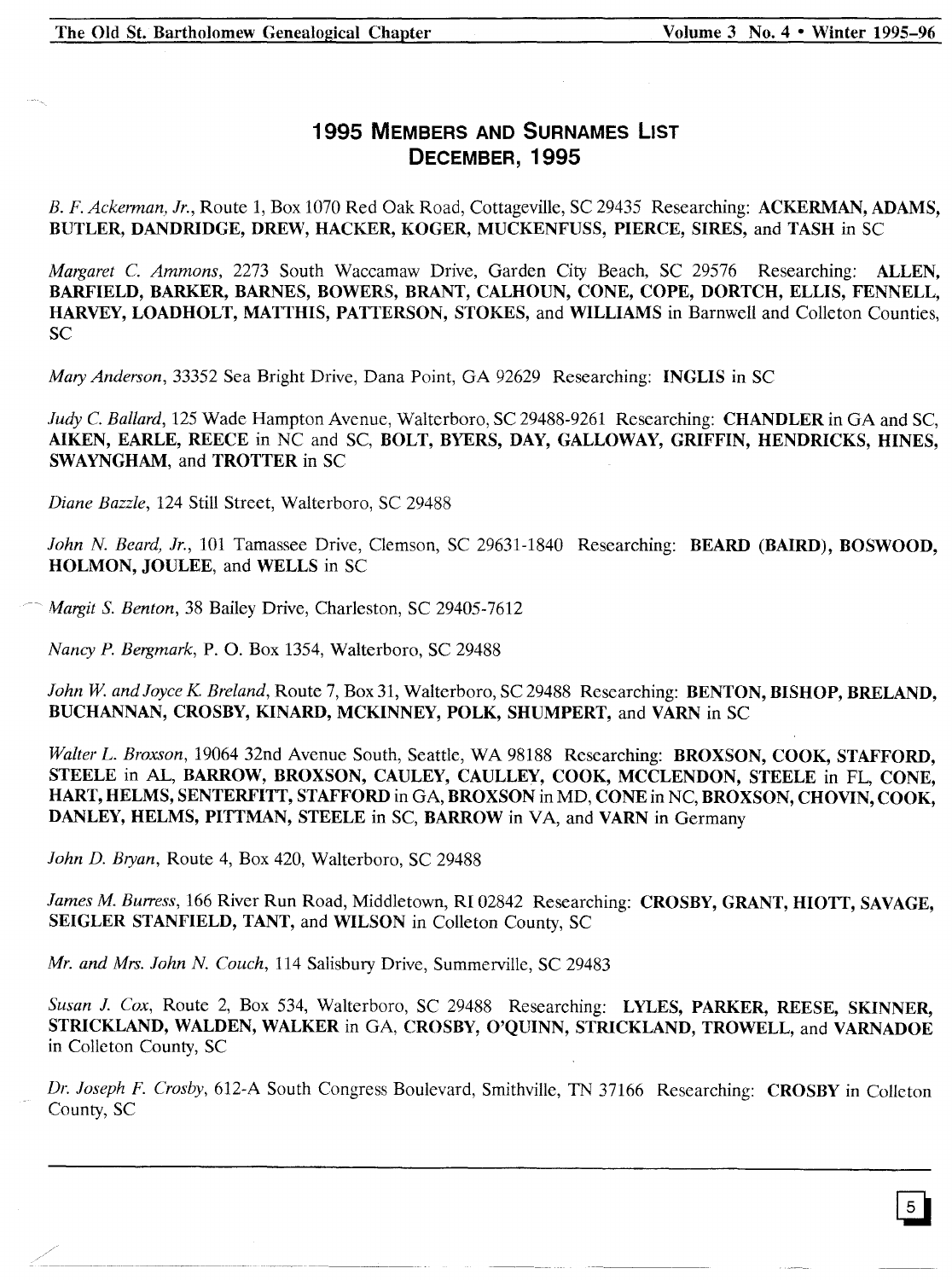*Vance B. Drawdy,* P. O. Box 10167, Greenville, SC 29603 Researching: DRAWDY in VA, SC, and Ireland, SMITH, STRICKLAND, WARREN in Colleton County, SC, and WILSON in SC and Scotland

*Nita Glover Eason,* 101 Poplar Lane, Portsmouth, VA 23701 Researching: BOLLICK, BUSH, CRUMP, DEAL, HAAS, PRESTWOOD, UNDERDOWN in NC, BELLINGER, BULL, CRIDER, CUSSINGS, GLOVER, HYRNE, LOPER, MOORE, STOKES, WEBB, YONGE in SC, ANTLE, GLOVER, RIPPETOE in VA, and BELLINGER in England

*Margo Everett,* 108 James Street, Walterboro, SC 29488 Researching: ALLEN, BARR, BEHLING, BEST, CHAPMAN, GRIFFIN, GUESS, HUTTO, RICE, STRANGE, and WILLIAMS in Barnwell County, SC

*Genia M. Floyd,* P. O. Box 1064, Walterboro, SC 29488 Researching: MORNINGSTAR in MI and PA, BOONE, CREECH, GILBERT, JONES, LAMB in NC, POWELL in OH, CREECH, HARRISON, MORRIS in SC, and CREECH in VA

*Joyce Fox,* P. O. Box 222, Cottageville, SC 29435 Researching: BURNS, MILLER in GA and SC, BARRON, GILLESPIE in GA, BEECO, FOX, GREEN, HAWKINS, and VAUGHN in SC

*James A. Gabel,* 2556 Lindsey Drive, Rapid City, SD 57702-4758 Researching: BAKER in IN and OH, BINNEY, FARLEY, LOCKWOOD in IN, JACQUES in AL and OH, GABEL in FL, LA, VA, and TX, DESAUSSURE, EDWARD, RION, WARREN, and WILLIAMS in SC

*Mamie* C. *Goettee,* P. O. Box 295, Varnville, SC 29944-0295

*Nolan and Ginger Hadwin,* P. O. Box 44, Jacksonboro, SC 29452 Researching: FERGUSON, WEEKS in Colleton County, SC, DELOACH, HADWIN, JARRELL, LONG, WOOTEN in Beaufort and Hampton Counties, SC, MASON and MIXSON in SC

*Diane* C. *Hardy,* 304 S. Lemacks Street, Walterboro, SC 29488

*Stephanie F. Hanington,* 510 5th Avenue South, Surfside Beach, SC 29575-3559 Researching: GRANT, GRAVES, WESTON in SC, and HUBBARD in Savannah, GA, and SC

*JoAnna P. Hemdon,* 114 Azalea Road, Walterboro, SC 29488

*Russ Hickman,* 112 Chippendale Square, Kingsport, TN 37660

*John* S. *Hiott,* 201 Overhill Road, Walterboro, SC 29488 Researching: BEACH, BLOCKER, COSTINE, CROSBY, GOODWIN, GRIFFIN, HIOTT, MAXEY, RISHER, SAUNDERS, SULLIVAN, and WARREN in SC

*Ruth A. Hodges,* P. O. Box 843, Greenbelt, MD 20768-0843 Researching: HODGES (Afro-American) in Colleton County, SC

*Lanier and Jacqueline Hudson,* 171 Parkwood Estates, Walterboro, SC 29488

*Eunice Vam Polk Jones,* 3027 Cardinal Drive, Augusta, GA 30909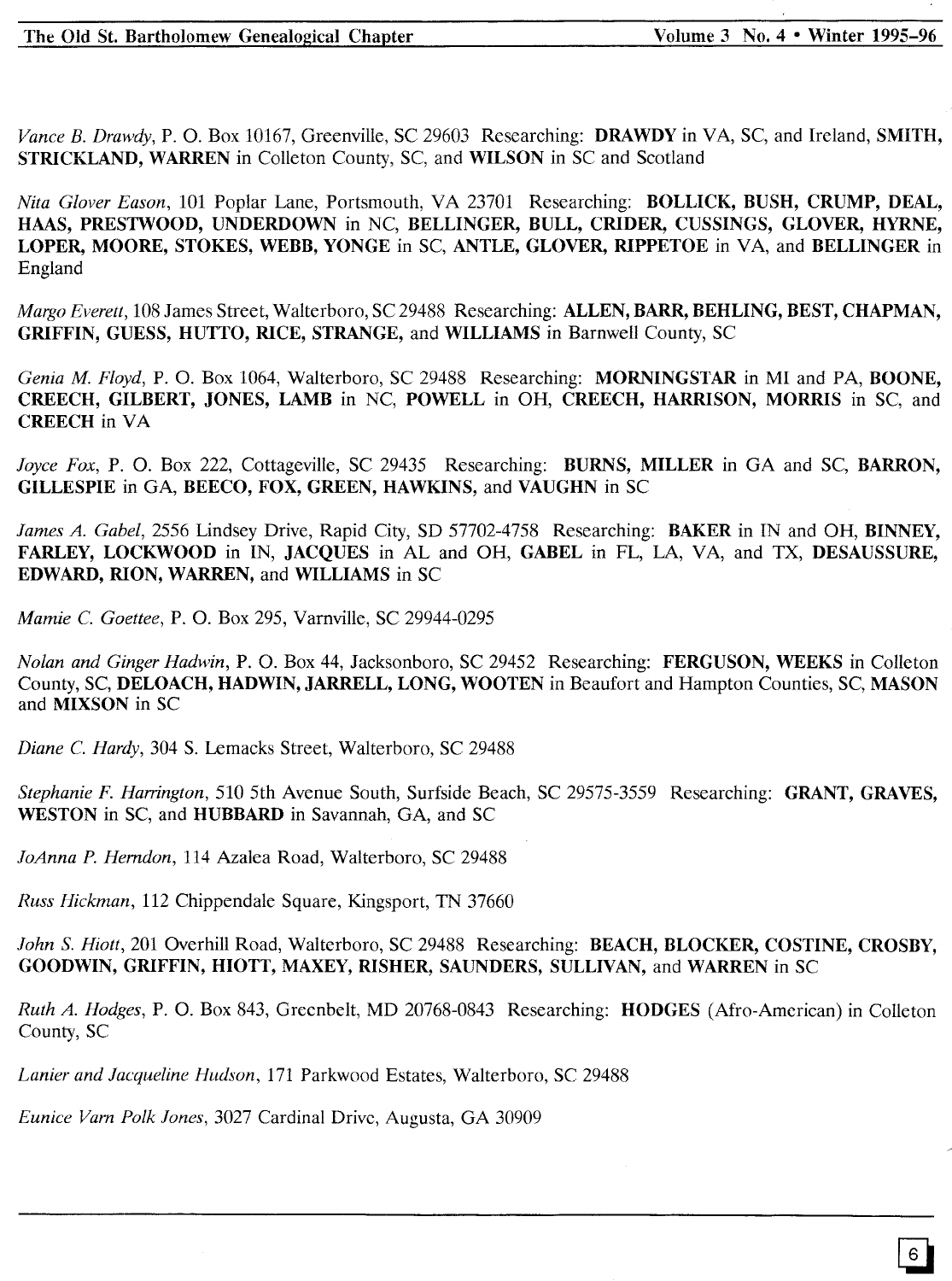~.JY*B. and Merrile M. Kinard,* 105 Norview Drive, Charleston, SC 29407 Researching: KINARD and MARTIN in Barnwell and Colleton Counties, SC

*Calvin* G. *and Ruth H. Lane,* P. O. Box 607, Round 0, SC 29474 Researching: BLACKMAN, BURNETT, CARTER, CHRISTMAS, CROSBY, DRIGGERS, ENTREKIN, HARDEMAN, HARRISON, JOHNSON, LANE, PRINE, SAUNDERS, SMITH, TOMLISON, VALENTINE, and WALKER

*Myrtle K Linder,* P. O. Box 43, Smoaks, SC 29481 Researching: HERNDON, HIERS, KICKLIGHTER, KINARD, KINSEY, LINDER, and SMITH in SC

*Dr. John M. and Frieda* C. *Liston,* 620 Gum Springs Road, Taylors, SC 29687

*Brenda Drawdy Littler*, 6005 12th Street West, Bradenton, FL 34207 Researching: BEACH, BRYAN, DRAWDY, and PRIESTER in Colleton County, SC

*David J. Lowry,* 33 Sunset Lane, Middlefield, CT 06455

*Doris M. Lucas,* 614 Maplewood Drive, Walterboro, SC 29488 Researching: COWLING, DUNCAN, JONES, PAUL in GA, FISHBURNE, GORDON, HAGOOD, LUCAS, MAXEY, MCBRIDE, O'HEAR, PAUL, POSTELL, SANDERS, SKIRVING, WARING, WHITSELL in SC, COOK, KING, and LUCAS in England

*Jean W Martin,* 4259 Heath Road, Jacksonville, FL 32277 Researching: BOATWRIGHT, JONES in Colleton County, SC, and WILLIAMS in VA

*varbara Byrd Morris,* Route 1, Box 697-C, East Palatka, FL 32131 Researching: APPLEBY, BYRD, CHERRY, DAVIS DEFONTAIN, DEVANE, FAIREY, FISHER, GIDDENS, HAMILTON, LEWIS, MONTFORT, PENDARVIS, REGISTER, RISHER, ROBINSON, ROWELL, RUMPH, SKINNER, STOKES, SYPHRET, WILLIAMS, and WOOD in FL, NC, and SC

*Marlene Muzii,* 1252 Billie Court, Merced, CA 95340 Researching: BROADERICK (BRODERICK), CROSBY, DUFFIE (DUFFY), GEORGE, HERNDON, THOMPSON, and WARREN in Colleton County, SC

*Gloria J. Nettles,* 115 Kaiser Street, Walterboro, SC 29488

*Johnny and Ellen Nettles,* Route 3, Box 696, Walterboro, SC 29488 Researching: GARVIN, NETTLES, and SIRES in SC

*William D. Overland,* 316 George Street, Walterboro, SC 29488 Researching: FAIRCHILD in CT, MS, and SC

*Deanna* C. *Padgett,* 3405 Moonlight Avenue, EI Paso, TX 79904 Researching: BENNETT, BLACK, FRALIX, GARRIS, GOODWIN, HEYER, HIERS, KINSEY, MILEY, PADGETT, SMOAK, and WILSON in Colleton County, SC

*Audrey Pellum,* 401 Peachtree Road, Walterboro, SC 29488

*Sybile* M. *Pierce,* 3445 Nazarene Church Road, Sumter, SC 29154-9662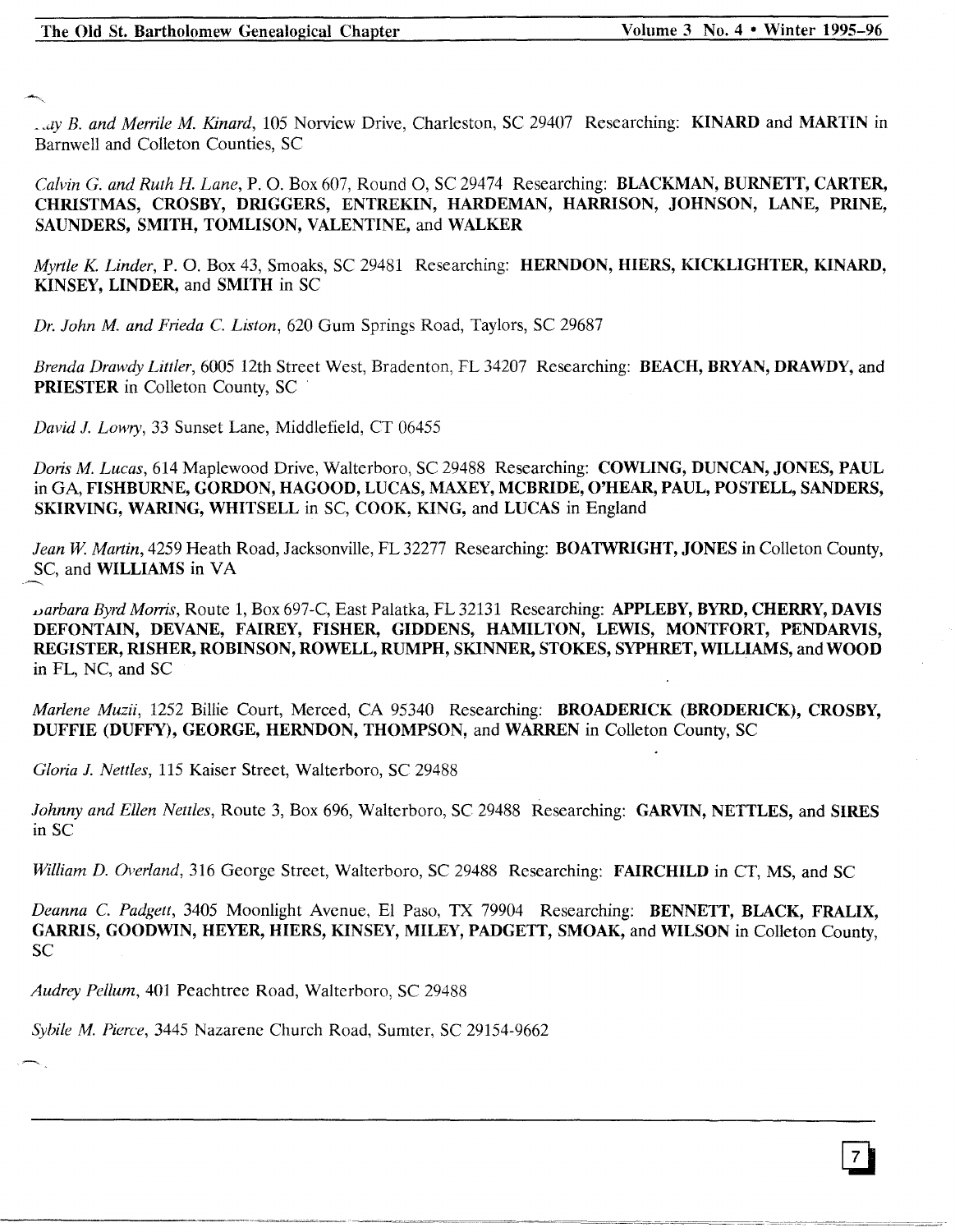*David J. Piquette,* 139 Ridge Road, Ridgeville, SC 29472 Researching: CANADAY, HAMILTON, KINARD, MUCKENFUSS, RITTER, SPELL, UTSEY, WARREN, WILLIAMS, and WILSON in Barnwell and Colleton Counties, SC

*John Mark Prine,* 224 Rawls Springs Loop Road, Hattiesburg, MS 39402

*Carolyn Rhodes Ramsey,* Route 3, Box 558, Walterboro, SC 29488 Researching: CAUSEY, FOWLER, HARRELSON, RHODES, WILLIAMSON in NC and Horry County, SC, BEACH, BLOCKER, CARTER, COSTINE, GOODWIN, GREEN, HIOTT, HUMBERT, JONES, LARISEY, PATTERSON, PERRIMAN, RAMSEY, RITTER, SAUNDERS, VARNADOE, WARD, WARREN, and ZELLERS in SC

*Sharon E. Rose,* 2645 Shiland Drive, Rock Hill, SC 29732

(a) I. Piner Circle Fe atte 11, 04, 20014 Party *Susan B: Sloan,* 131 Dixon Circle, Fayetteville, GA 30214 Researching: BEACH, BLOCKER, COOLER, DUBOIS, PRICE, ULMER, and WARREN in SC

*Theodore B. "Tim" Sloan,* 1401 Roane Street, Covington, TN 38019-3334 Researching: BATES, BRADFORD, BROCKMAN, BRODIE, EARLE, ERNENPUTSCH, JONES, KITCHING, MAXWELL, QUATTLEBAUM, MCMILLAN, SIMMONS, SLOAN, and SMITH in SC

*AlanJ); Stephens,* 38 Silver Fox Lane, Pisgah Forest, NC 28768 Researching: STEPHENS in AL and Colleton County, SC

*Will<del>em</del> and Vicki Syfrett,* 205 Stark Drive, Walterboro, SC 29488 Researching: **BROWNLEE, EDGEMON,** GARRICK, GRAY, HALFORD, HIOTT, HOFFMAN, RYAN, SMOAK, SMITH, SYFRETT, and THOMPSON in SC

*Charles R. Sykes, Jr.,* 1568 Lenox Road NE, Atlanta, GA 30306 Researching: BEACH, CARTER, DUPONT, SYKES, and WAY in SC

*Roland Ray Thomas,* Route 3, Box 198, Smoaks, SC 29481

*Lorna L. Travis,* P. O. Box 877, Oak Hill, FL 32759

*John E. Turbeville III,* P. O. Box 1743, Walterboro, SC 29488

*Larry and Marsha Ulmer,* 2917 Woodway Lane, Columbia, SC 29223 Researching: BISCHOF, SCHULZ in MO, BRADHAM, HUNTER, PATRICK, PLAYER, RENTZ, TOMLINSON, and ULMER in SC

*Sarah Langdale van Zuylen,* 1038 Northbridge Drive, Charleston, SC 29407

*Betty Jane Walling,* P. O. Box 45, Walterboro, SC 29488-0045

*Charles B. and Rebecca Ware,* 200 Warren Street, Walterboro, SC 29488

John W. Weathers, P. O. Box 373, Bowman, SC 29018 Researching: BARDIN, BRIDGE, BROWN, BRUCE, CAMPBELL, CANADAY, FRALIX, GRUBER, HILL, KNIGHT, PATRICK, SAULS, SEIGLER, WEATHERS, WEEKS, and WHETSELL in Colleton, Dorchester, and Orangeburg Counties, SC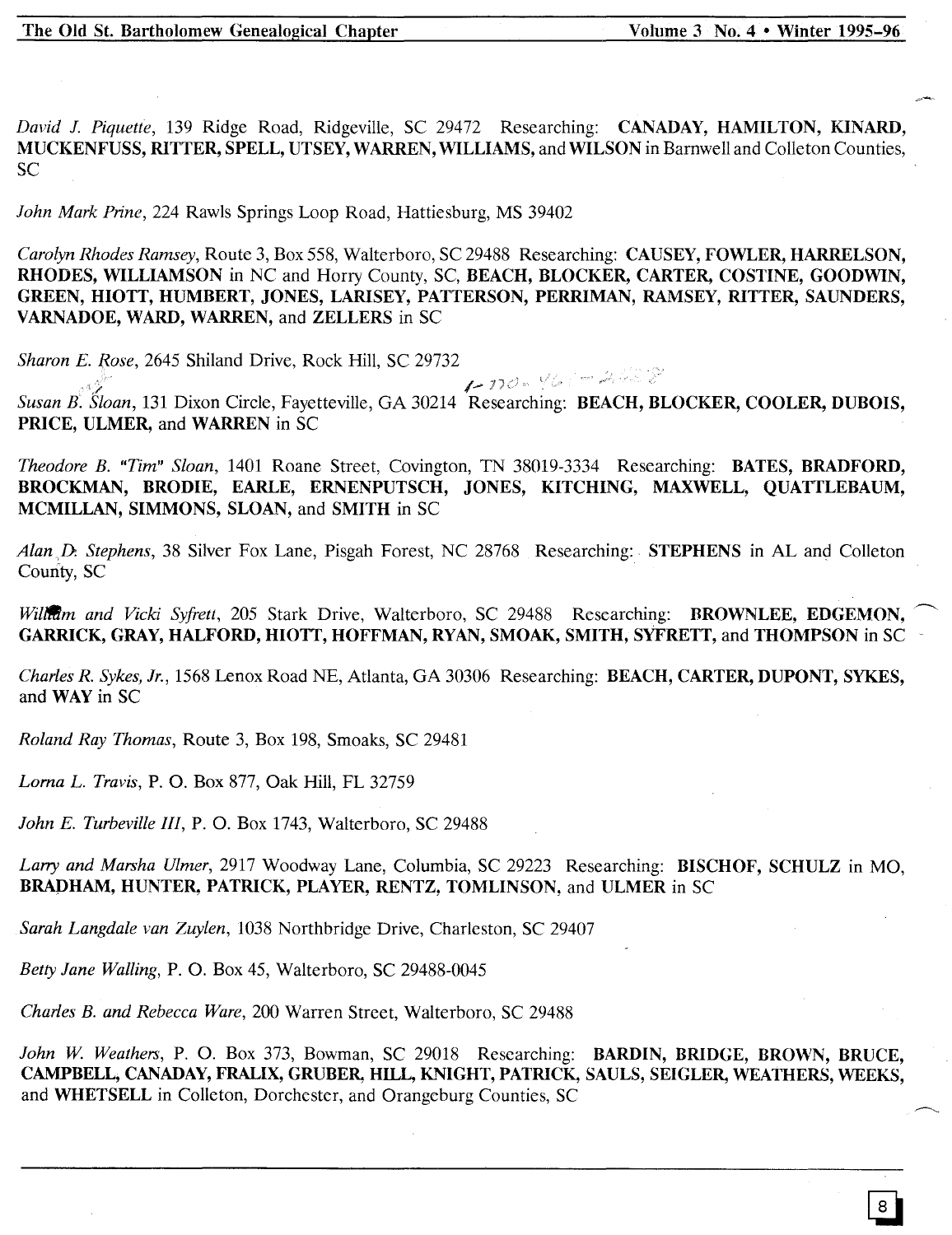| Volume 3 No. 4 • Winter 1995-96<br>The Old St. Bartholomew Genealogical Chapter                                                                                                                                                                                                                              |
|--------------------------------------------------------------------------------------------------------------------------------------------------------------------------------------------------------------------------------------------------------------------------------------------------------------|
|                                                                                                                                                                                                                                                                                                              |
|                                                                                                                                                                                                                                                                                                              |
| william and Rosalyn White, 469 Carolina Circle, Walterboro, SC 29488 Researching: DOPSON, GODLEY, HAY,<br>LOWRY, LOYLESS, MARVIN, MOORE, MURDAUGH, OAKMAN, RICE, ROWELL, SMITH, WALKER, WHITE,<br>and WILLIAMS                                                                                               |
| Dorothy F. Whitfield, 110 Gaston Drive, Travelers Rest, SC 29690                                                                                                                                                                                                                                             |
| Bobby Williams, 300 Railroad Street, Branchville, SC 29432                                                                                                                                                                                                                                                   |
| Carole D. Williams, 691 Albion Drive, San Jose, CA 95136-1908 Researching: HILL and PELLUM in Colleton<br>County, SC                                                                                                                                                                                         |
| Judy Crosby Williams, 3623 Traveler Lane, Columbia, SC 29209                                                                                                                                                                                                                                                 |
|                                                                                                                                                                                                                                                                                                              |
|                                                                                                                                                                                                                                                                                                              |
| ALL MEMBERSHIPS WILL EXPIRE ON DECEMBER 31-RENEW NOW FOR 1996!                                                                                                                                                                                                                                               |
|                                                                                                                                                                                                                                                                                                              |
|                                                                                                                                                                                                                                                                                                              |
| The Old St. Bartholomew Chapter<br>108 James Street                                                                                                                                                                                                                                                          |
| Walterboro, SC 29488                                                                                                                                                                                                                                                                                         |
|                                                                                                                                                                                                                                                                                                              |
| New Member (or Renewal) Application                                                                                                                                                                                                                                                                          |
| Phone<br>Name                                                                                                                                                                                                                                                                                                |
|                                                                                                                                                                                                                                                                                                              |
|                                                                                                                                                                                                                                                                                                              |
| Individual Membership Open to any individual interested in genealogy upon payment of annual dues \$12                                                                                                                                                                                                        |
| Associate Membership Available to anyone who holds membership in another chapter of SCGS \$8                                                                                                                                                                                                                 |
| Available to two persons with the same mailing address \$18<br><b>Family Membership</b>                                                                                                                                                                                                                      |
| Membership is for a calendar year from January through December. Members are entitled to place queries and to submit articles<br>for consideration for publication. Members are also encouraged to submit pedigree charts.<br>Make check or money order payable to Old St. Bartholomew Genealogical Chapter. |
| Mail to: OLD ST. BARTHOLOMEW CHAPTER, SCGS<br>MARGO EVERETT, PRESIDENT                                                                                                                                                                                                                                       |
| <b>108 JAMES STREET</b><br>WALTERBORO, SC 29488                                                                                                                                                                                                                                                              |
|                                                                                                                                                                                                                                                                                                              |